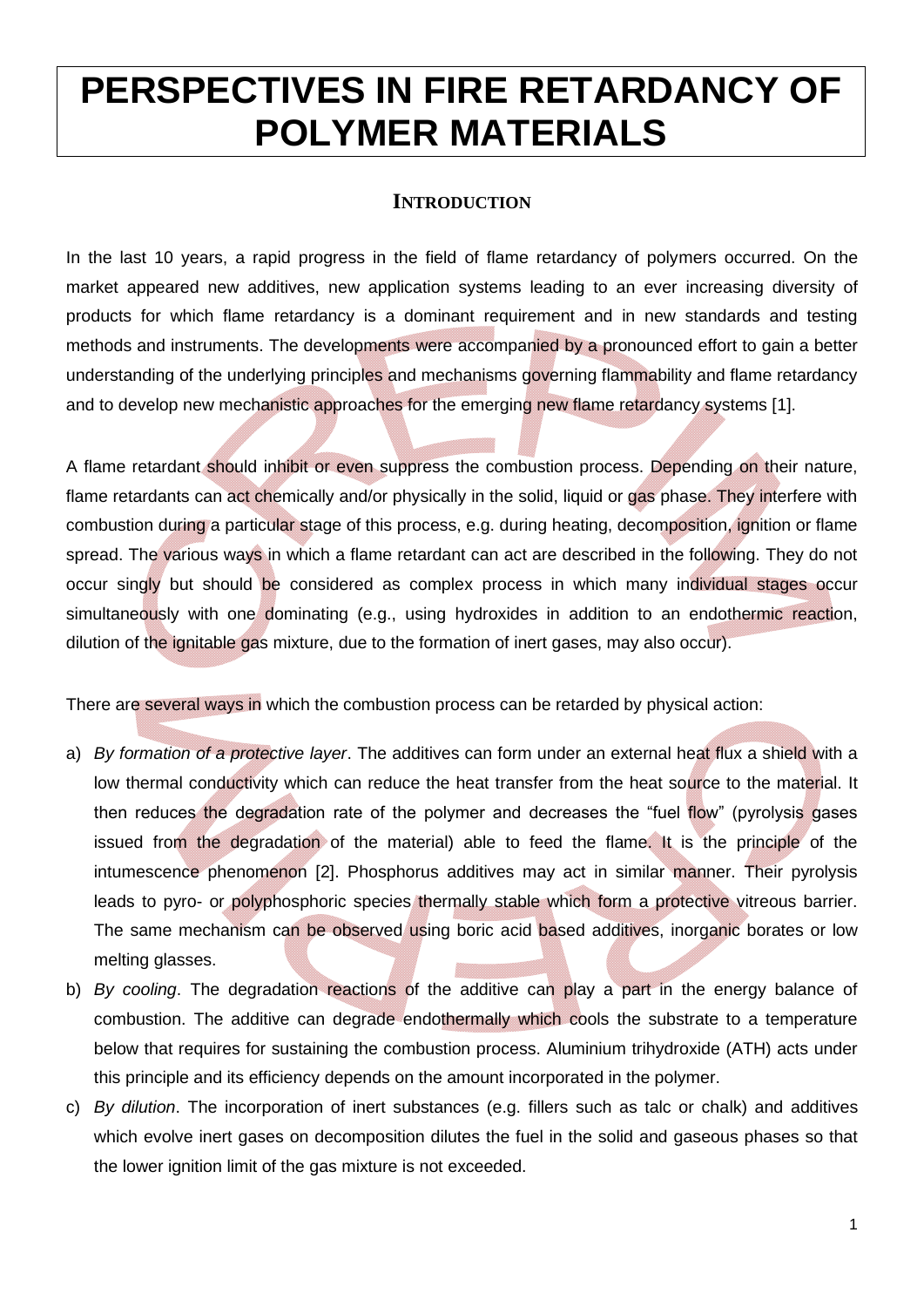The most significant chemical reactions interfering with the combustion process take place in the condensed and gas phases:

- a) *Reaction in condensed phase*. Here two types of reaction can take place. Firstly, breakdown of the polymer can be accelerated by the flame retardant causing pronounced flow of the polymer and, hence, its withdrawal from the sphere of influence of the flame which breaks away. Secondly, the flame retardant can cause a layer of carbon (charring), a ceramic-like structure and/or a glass to be formed on the polymer surface.
- b) *Reaction in gas phase*. The radical mechanism of the combustion process which takes place in the gas phase is interrupted by the flame retardant or their degradation products. The exothermic processes which occur in the flame, are thus stopped, the system cools down, the supply of flammable gases is reduced and eventually completely suppressed. In particular, metallic oxides can act as flame inhibitors. The active radicals HO• are adsorbed on the surface of oxide particles. A part of collision energy is transferred to the oxides and it is formed less reactive radicals HOO<sup>•</sup> than the initial radicals HO<sup>•</sup>. An other example, the "hot" radicals HO• and H• can react in gas phase with other radicals, such as halogenated radicals X<sup>\*</sup> issued from the degradation of the flame retardant, to create less energetic radicals [\[1\]](#page-8-0).

It is to notice that fire retardant additive systems may be used alone or in association with other system (sometimes using low amounts of the last system) in polymeric materials to obtain a synergistic effect, i.e. the protective effect is higher that this assumed from addition of the separate effects of each system [\[1\]](#page-8-0).

This paper reviews recent approaches for making flame retarded polymers. The mechanisms of action of flame retardant are first described and commented. Synergistic aspects are also considered. New strategies are then examined. The first considered strategy is to substitute classical polyols (char forming agent) by char forming polymers (polyamides, thermoplastic polyurethanes, polycarbonate …) in intumescent systems. The advantage of this concept is to obtain flame-retarded (FR) polymers blends with improved mechanical properties in comparison with polymers loaded with classical formulations and to avoid the problems of water solubility of the polyols and of their migration. Polymer clay nanocomposites exhibit a combination of unique properties, such as increased heat distortion temperature, reduced permeability, improved mechanical properties [\[3\]](#page-8-2) and also, as pointed out by Gilman et al., reduced flammability [\[4\]](#page-8-3)-[\[7\]](#page-8-4). To achieve these properties, mica-type layered silicates, such as montmorillonite (MMT), are generally dispersed at the nanoscale level in the polymer to yield the socalled "nanocomposite". The second strategy is thus to combine the "nanocomposite" approach with intumescent systems in order to investigate potential synergistic effects. Finally, the third strategy is to use surface treatment (cold plasma treatment) to make FR polymer. This approach has the advantage to not modify the intrinsic properties of the materials [\[8\]](#page-8-5). The potentiality is examined and discussed.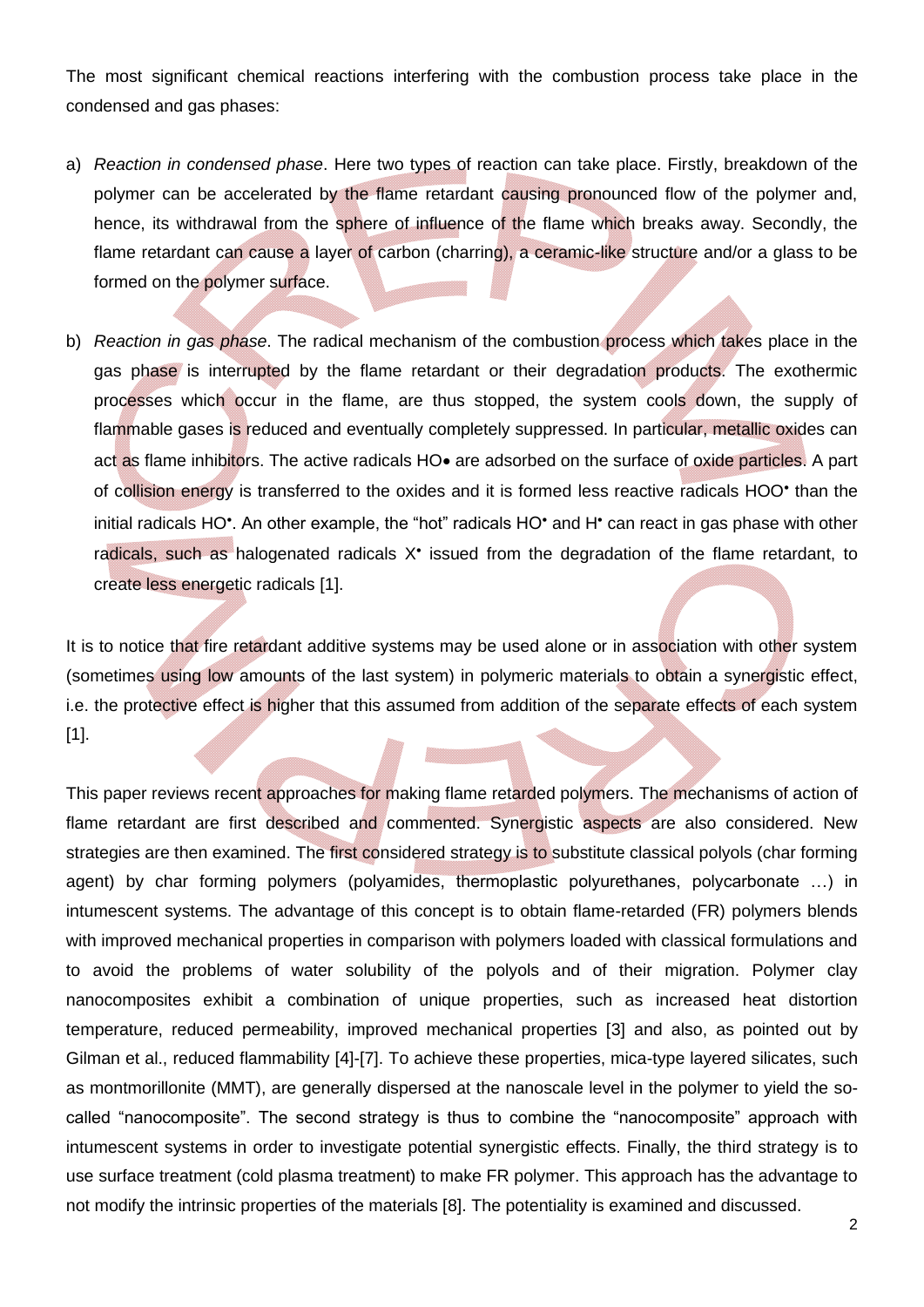## **I THE MOST IMPORTANT FLAME RETARDANTS AND THEIR MODE OF ACTION**

The market of the flame retardant (FR) is international and is mainly constituted by ATH,  $Mg(OH)<sub>2</sub>$ , phosphorus-containing compounds including organic phosphates, halogenated compounds, antimony trioxide and nitrogenated compounds which act in gas and/or condensed phase.

#### *Flame retardants acting through gas phase mechanism*

The most effective commercial fire retardants are halogen containing compounds often used in combination with metallic compounds. The widely accepted mechanism of fire retardancy of these systems is based on chemical reactions which occur mainly in gas phase [\[1\]](#page-8-0) although some studies have shown that condensed phase reactions with the polymeric matrix may also be involved [\[9-](#page-8-6)[13\]](#page-8-7).

Due to the release of halogenated acid during decomposition, halogen containing compounds interrupt the chain reaction of combustion by replacing the highly reactive OH<sup>•</sup> and H<sup>•</sup> radicals by the less reactive halogen X<sup>\*</sup>. Flame inhibition studies have shown that the effectiveness decreases in the order : HI>HBr>HCI>HF [\[14-](#page-8-8)[15\]](#page-8-9). Brominated and chlorinated organic compounds are generally used because iodides are thermally unstable at processing temperature and effectiveness of fluorides is too low. The choice depends on the type of polymer for example in relation with the behaviour of the halogenated fire retardant in processing conditions (stability, melting, distribution, etc…) and/or effect on properties and long-term stability of the resulting material. In particular, it is advisable to use an additive which supplies the halide to the flame in the same range of temperature at which the polymer decomposes to combustible volatile products. Thus, fuel and inhibitor would reach the gas phase together according to the "right place at the right time" principle [\[16\]](#page-8-10).

Several metallic compounds which when used alone do not impart significant fire retardant properties to polymers, can strongly enhance the effectiveness of halogenated compounds [\[13](#page-8-7)[-14\]](#page-8-8). These mixtures evolve on heating metal halides which are well-known flame inhibitors with greater effectiveness than hydrogen halides. The metal halides give metal oxides in the flame, with elimination of hydrogen halide. The most widely used synergistic agent is the antimony trioxide.

#### *Flame retardant-polymer interaction in the condensed phase*

As a rule there is in the condensed phase a chemical interaction between the flame retardant agent, which is usually added in substantial amounts, and the polymer. This interaction occurs at temperatures lower than those of the pyrolytic decomposition [\[19\]](#page-8-11).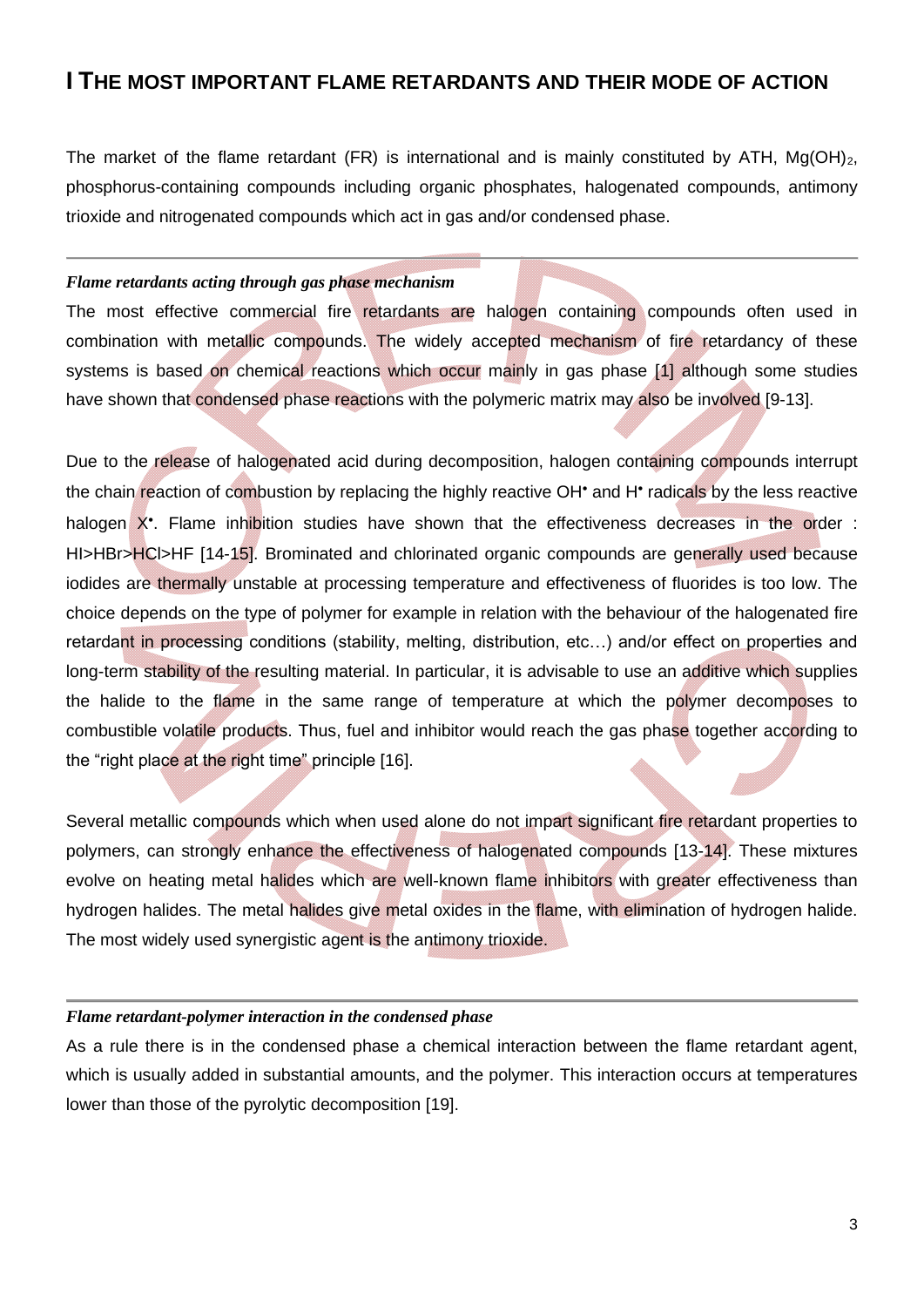### *Dehydration*

The varying efficiency of phosphorus compounds in different polymers has been related to their susceptibility to dehydration and char formation. Cellulosics are adequately flame retarded with ca 2% of P, whereas 5-15% are needed for polyolefins. The interaction of P derivatives with the polymers not containing hydroxyls is slow and has to be preceded by an oxidation. It has been suggested that 50-99% of the P derivatives are being lost by evolution, possibly of  $P_2O_5$  or other oxides formed from the pyrolysis of the P derivatives [\[20\]](#page-8-12). This may be one of the reasons for the low yield.

#### *Intumescence*

Flame retarding polymers by intumescence is essentially a special case of a condensed phase mechanism. Intumescent systems interrupt the self-sustained combustion of the polymer at its earliest stage, i.e. the thermal degradation with evolution of the gaseous fuels. The intumescence process result from a combination of charring and foaming of the surface of the burning. The resulting foamed cellular charred layer which density decreases with temperature [\[21\]](#page-8-13) protects the underlying material from the action of the heat flux or of the flame. Intumescent formulations contain three active additives : an acid source (precursor for catalytic acidic species), a carbonific (or polyhydric) compounds and a spumific (blowing) agent [\(Table 1\)](#page-3-0).

<span id="page-3-0"></span>

| Inorganic acid source                                             | Polyhydric compounds                   |
|-------------------------------------------------------------------|----------------------------------------|
| Acids                                                             | <b>STARCH</b>                          |
| Phosphoric                                                        | <b>Dextrin</b>                         |
| Sulfuric                                                          | Sorbitol                               |
| <b>Boric</b>                                                      | Pentaerythritol,<br>dimer,<br>monomer, |
|                                                                   | trimer                                 |
| Ammonium salts                                                    | Phenol-formaldehyde resins             |
| Phosphates, polyphosphates                                        | Methylol melamine                      |
| <b>Sulfates</b>                                                   |                                        |
| <b>Halides</b>                                                    | Amines/amides                          |
|                                                                   | <b>UREA</b>                            |
| Phosphates of amine or amide                                      | Urea-formaldehyde resins               |
| Products of reaction of urea or Guanidyl                          | Dicyandiamide                          |
| urea with phosphoric acids                                        | <b>Melamine</b>                        |
| Melamine phosphate                                                | Polyamides                             |
| Product of reaction of ammonia with P <sub>2</sub> O <sub>5</sub> |                                        |
|                                                                   | Others                                 |
| Organophosphorus compounds                                        | Charring polymers (TPU, )              |
| Tricresyl phosphate                                               |                                        |
| Alkyl phosphates                                                  |                                        |
| Haloalkyl phosphates                                              |                                        |
|                                                                   |                                        |

#### *Table 1 : Examples of components of intumescent coatings [\[2\]](#page-8-1).*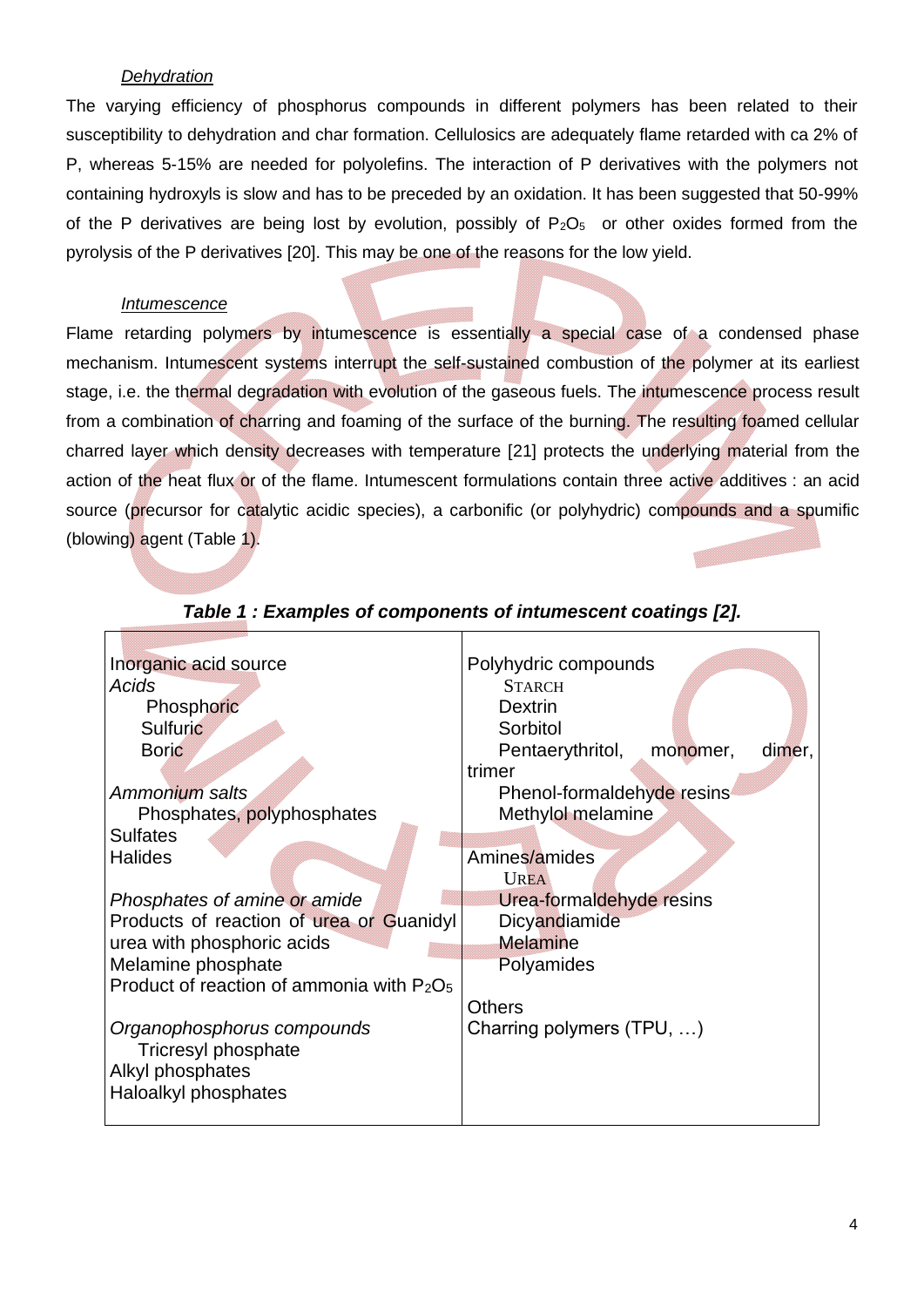#### *Physical effects*

Flame retardancy due to physical effects usually requires relatively large amounts of additives: 50-65% in the case of aluminium trihydrate (ATH) and magnesium hydroxide ( $MgOH<sub>2</sub>$ ). The activity of these additives consists : (a) dilution of the polymer in the condensed phase; (b) decreasing the amount of available fuel; (c) increasing the amount of thermal energy needed to raise the temperature of the composition to the pyrolysis level, due to the high heat capacity of the fillers; (d) enthalpy of decomposition - emission of water vapour; (e) dilution of gaseous phase by water vapour - decrease of amount of fuel and oxygen in the flame; (f) possible endothermic interactions between the water and decomposition products in the flame; (g) decrease of feedback energy to the pyrolysing polymer; (h) insulative effect of the oxides remaining in the char; (i) charring of the materials [\[22\]](#page-8-14).

#### *Nanocomposites*

The pioneering work of Gilman et al. has pointed out the way to organo-modified montmorillonite clay which contributes to a substantial improvement in fire performance in polymeric matrices such as polystyrene and polyamides [\[4\]](#page-8-3)-[\[7\]](#page-8-4). Peak of RHR (Rate of Heat Release) is decreased by from 50 up to 70% in a cone calorimeter experiment. It is assumed that the accumulation of clay at the surface plays the role of protective barrier as a main mechanism of protection but that the clay may also modify the degradation pathway of the polymer.

#### *Pre-ceramic additives*

A new generation approach of nanocomposites is the development of nanostructured chemical feedstocks based on polyhedral oligomeric silsesquioxanes (or POSS). The nanoscopic size of POSS enables POSS segments to effectively reinforce polymer chains-segments and control chain motion at the molecular level through maximizing the surface area and chemical interactions of the nanoreinforcement with the polymer [\[27\]](#page-8-15). Lichtenhan et al. [\[28\]](#page-8-16) have shown the efficiency of using POSS in commodity and engineering polymers. As an example, peak of heat release rate (external heat flux  $=$ 35 kW/m²) of polyether block amides polymer (PEBAX) is decreased by 77% when using POSS compared to virgin polymer. The suggested mechanism is char formation at the surface of the material which can act as an insulative barrier. The organic groups on POSS cages undergo homolytic Si-C bond cleavage at ~300-350°C in air. This process is immediately followed by fusion of POSS-cages to form a thermally insulating and oxidatively stable silicon-oxycarbide "blackglass" surface char ("Si-O-C ceramified char").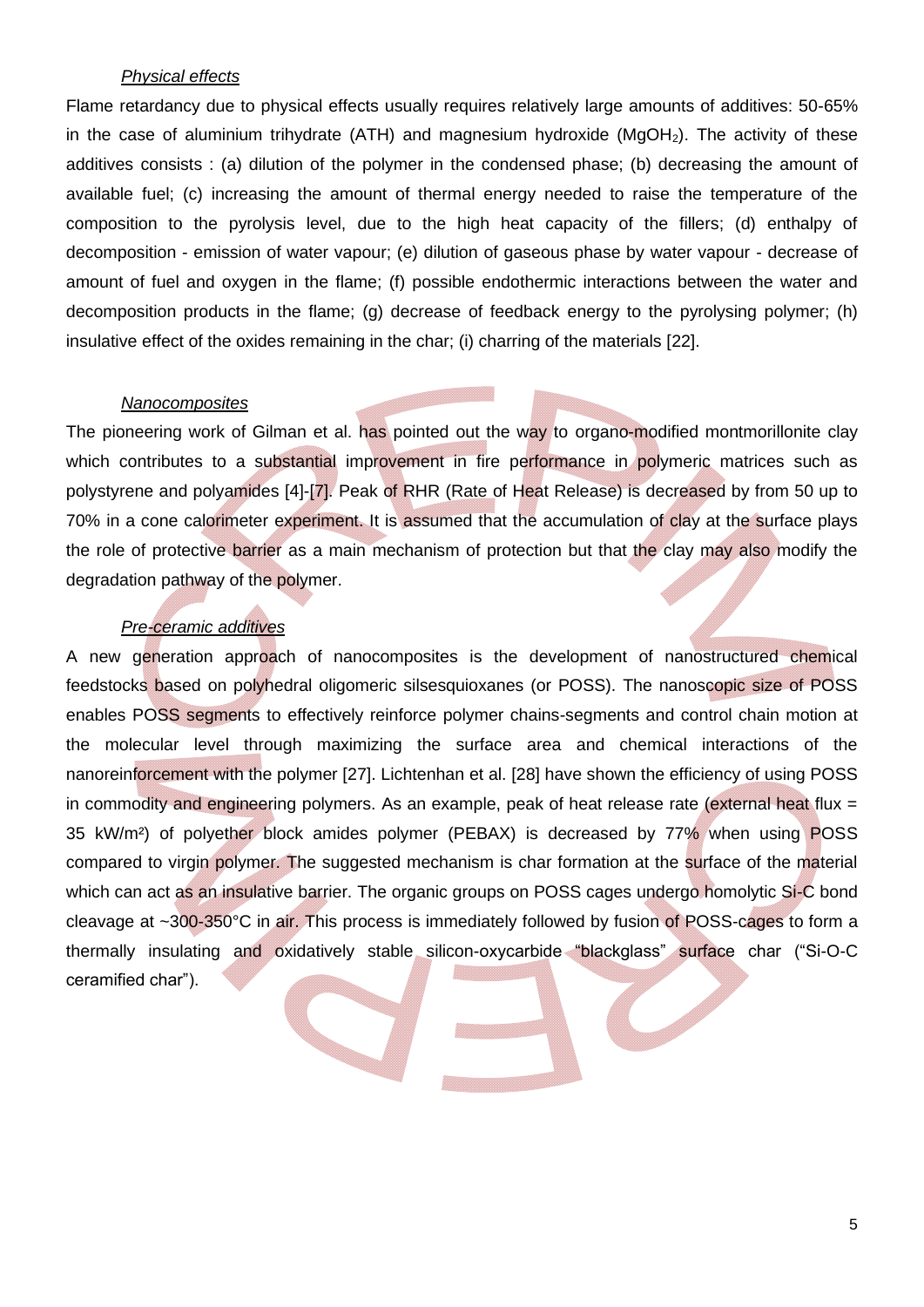## **II POLYMER/CLAY HYBRID NANOCOMPOSITE AS INGREDIENT FOR INTUMESCENCE**

It is well known that the use of nanocomposite in polymers improves their mechanical properties. The basic idea here is to combine char forming polymer nanocomposite in intumescent formulations to improve both FR performance and mechanical properties of the polymer [\[29\]](#page-8-17). The concept is evaluated with the combination of Ammonium PolyPhosphate (APP)/PA-6 as intumescent system in an EVA (EVA24 ; EVA containing 24 wt.-% vinyl acetate).

When burning the EVA24-APP/PA-6 and EVA24-APP/PA-6-nano (PA-6nano: PA-6 clay hybrid exhibing an exfoliated structure) formulations, it is observed the formation of an intumescent char which smothers the flame. In terms of LOI (Limiting Oxygen Index), a synergistic effect is observed in both EVA24- APP/PA-6 and EVA24-APP/PA-6-nano formulations. This effect is observed at APP/PA-6 mass ratios equalling 3. One can observe that the use of PA-6-nano improves the values (from 32 vol.-% without exfoliated clay to 37 vol.-% with clay at APP/PA-6 = 3 (wt/wt)). V-0 rating is achieved for 13.5  $\leq$ APP $\leq$  34 wt.% without clay and for 10  $\leq$ APP $\leq$  34 wt.% with clay (the total loadings in APP/PA-6 and APP/PA-6nano remain equalling 40 wt.-%). This result shows that the use of PA-6-nano in the formulation allows V-0 rating to be achieved at relatively low loading in APP (10 wt.-% in comparison with 13.5 wt.-%). It is a real advantage because it permits to decrease the amount of APP in the formulation which can lead sometimes to a blooming effect and to its migration throughout the polymer. It also permits the preservation of mechanical properties.

The RHR values of the intumescent EVA-based polymers are strongly reduced in comparison with the virgin EVA-24. It also is confirmed that the use of PA-6-nano improves the FR performance: RHR peak = 320 kW/m² with PA-6 and RHR peak  $= 240$ kW/m² with PA-6-nano. Visually a char layer is formed and intumescences after the ignition of the material. The height of the intumescent shield is about 1.5 cm.

## *Figure 1 : polyamide 6 nanocomposite*



Nevertheless after combustion, the intumescent residue of the formulation containing PA-6nano seems to be less fragile than this one without PA-6nano.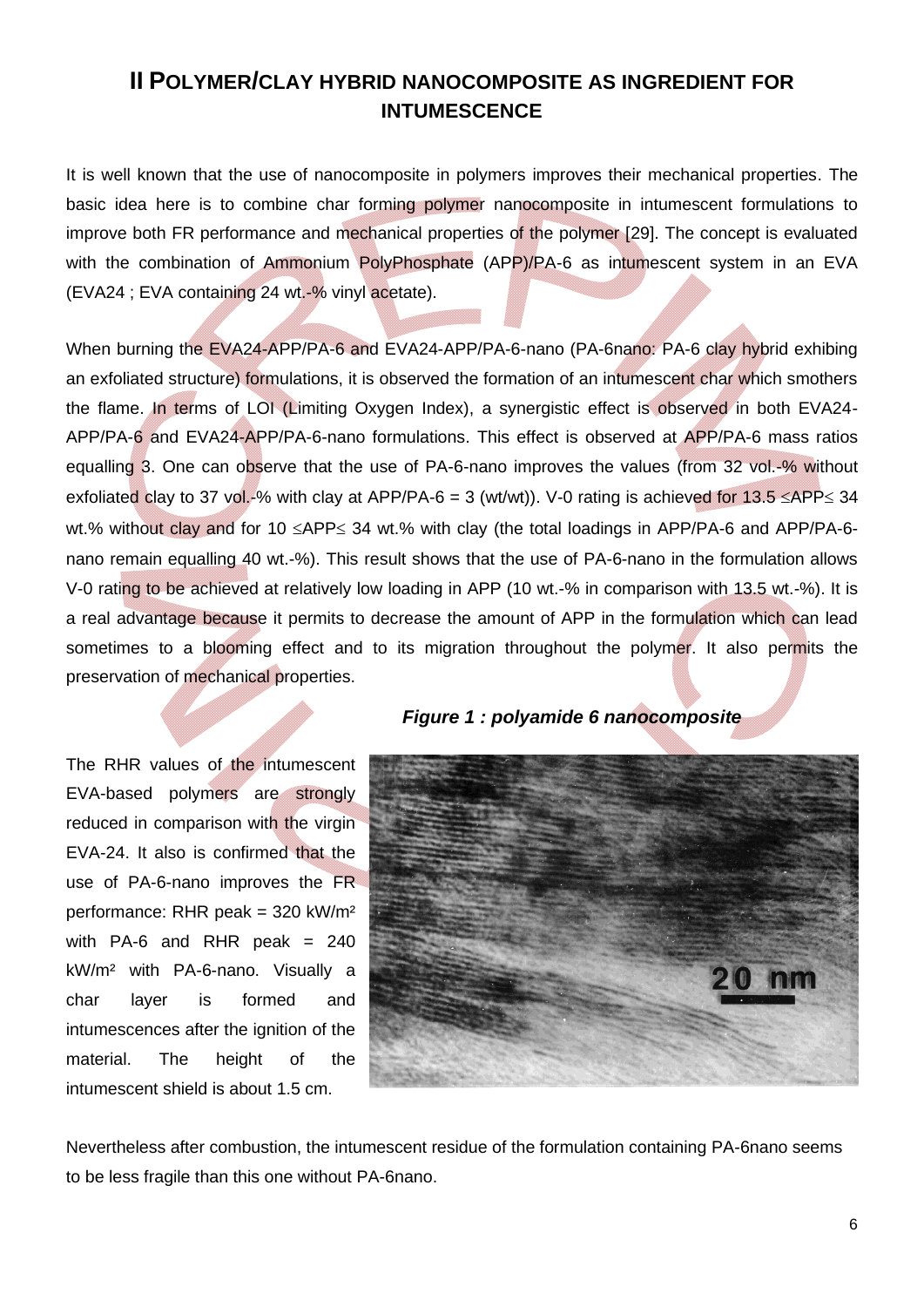# **III PLASMA TREATMENT FOR FLAME RETARDANCY**

Another route for making polymer with low flammability is to modify its surface laying down a thin film on the polymer using plasma assisted polymerisation techniques [8]. Cold remote nitrogen plasma (CRNP) assisted polymerization of organosilicone compounds is an interesting preparation technique of thin polysiloxane based films. These polymers are known to have good thermal stability and flame retardancy properties of interest. CRNP process is used to deposit thin films on a PA-6 and PA-6nano substrate by reaction with 1.1.3.3-tetramethyldisiloxane monomer. LOI of PA-6 and PA-6nano treated by CRNP jump from 21 and 23 vol-% to 25 and 46 vol.-% respectively. These good results are confirmed by cone calorimeter experiment. Peaks of RHR compared to virgin PA-6 are decreased by 30% and by 60% for PA-6 and PA-6nano treated by CNRP. This approach appears as very interesting because only one treatment of a polysiloxane coating of about 10 µm thick on polymer allows to get low flammability, but also, film deposition or hindering of additives diffusion out of the host matrix, and it can be expected that the mechanical properties of the polymer are not significantly modified.



#### *Figure 1: plasma process overview*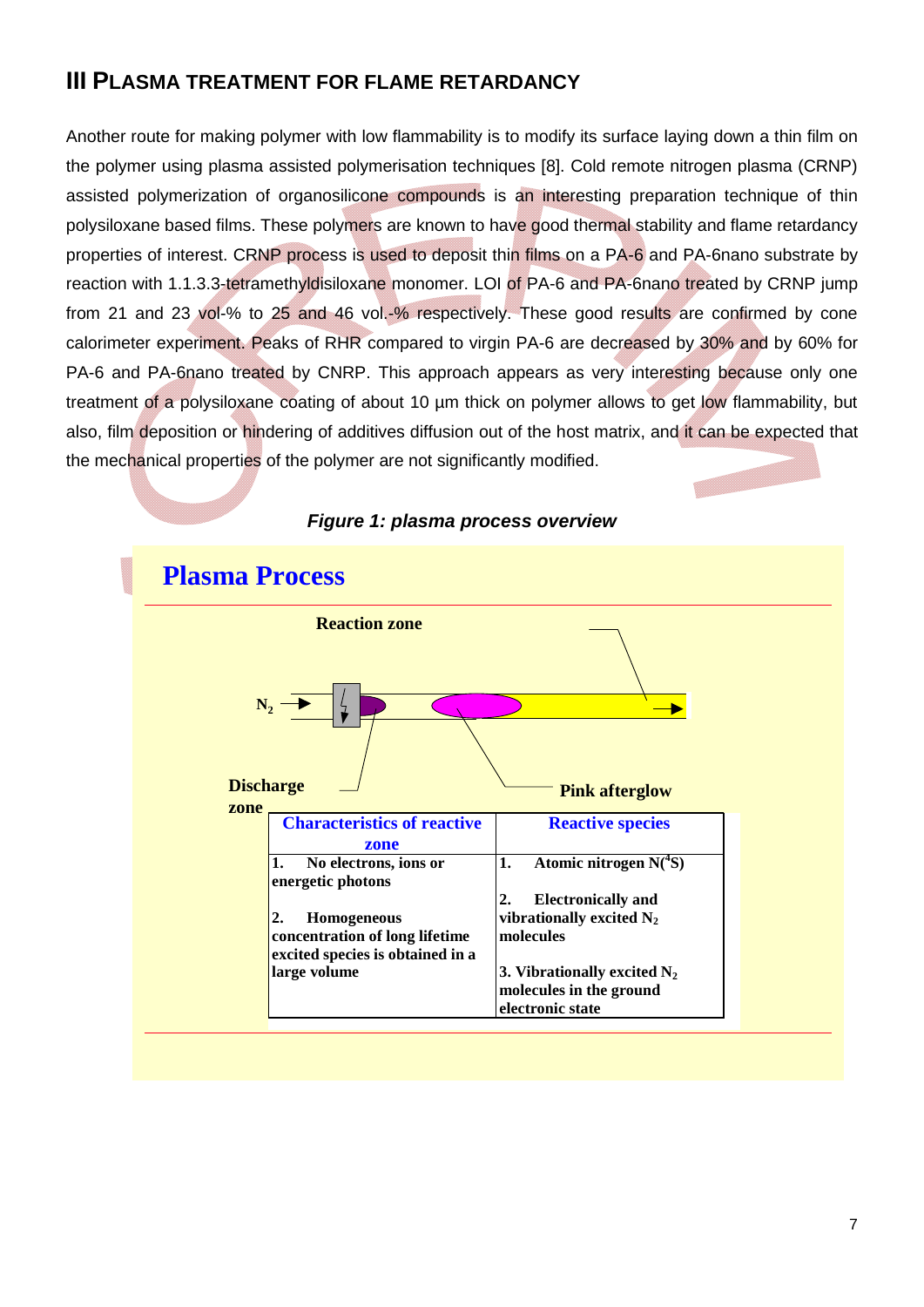# **CONCLUSION AND OUTLOOK**

This paper has reviewed different ways to achieve flame retardancy of polymeric materials via several concepts. The approach of char forming polymers as additives (blend technology) in an intumescent formulation is a promising way for intumescence because it allows materials to combine acceptable mechanical properties and fire retardancy. "Nanocomposite approach" provides low flammability and enhances mechanical properties but it is not able to pass tests such as V-0 rating at UL-94 test required for many industrial sectors. However, the combination "intumescence via the blending approach and nanocomposite" enhances both flame retardancy and mechanical properties, and allows to pass many specifications (as an example, design of EVA-based materials for flame retarded low voltage cable and wire). It seems to be one of the most promising ways for designing new efficient intumescent materials. Finally, plasma is technique emerging in the field of flame retardancy. It provides pretty new perspectives to design flame retarded polymer without alteration of its structure and of its intrinsic properties (mechanical properties). As a bonus, the surface aspect of polymer may be enhanced.